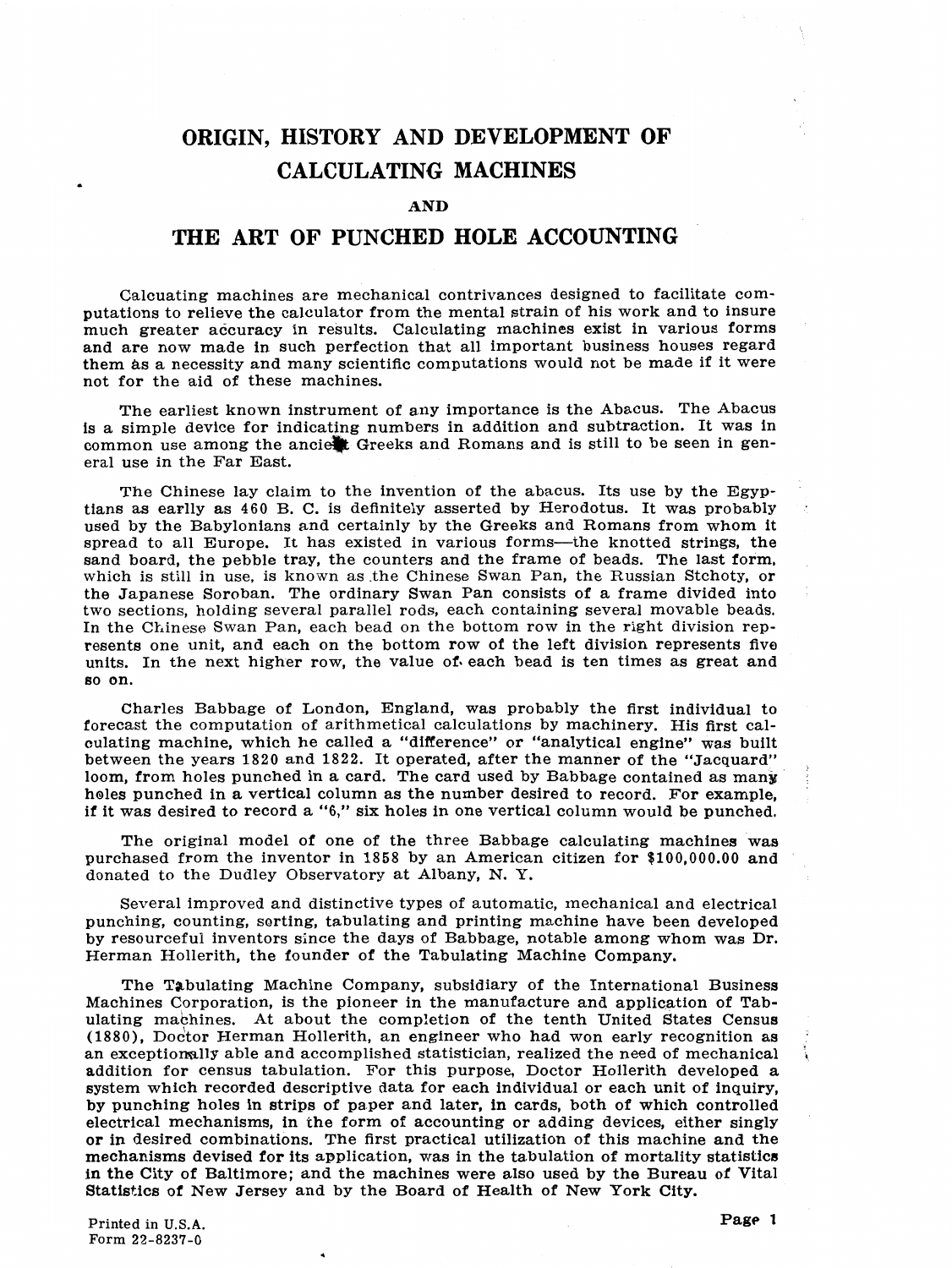At the beginning of the organization for the Eleventh United States Census **(1890),** the Superintendent of Census appointed a commission of three of the moat experienced statisticians in the United States to make a practical test of **all** systems of tabulation that might be offered for use in connection with that census. The report of this Commission (November 30, 1889) showed that three methode were offered in competition and thoroughly tested, the Commission reporting that the punching could be done more rapidly than by writing on slips, and that tabulating by machine was approximately eight times **as** rapid as by sorting slips, **aa**  well as being decidedly more accurate. As a result of **this** report, Dr. Hc!!erith was awarded a contract for furnishing the equipment for tabulating the returns for the Eleventh Census,

#### **ORIGINAL KEY PUNOH**

This machine **had** a perforated board, bearing letter or figure characters beside each hole, which corresponded. with the same information appearing on **the**  Tabulating Card. Over this key board swung an index finger whose movement, after the manner of a pantograph, **was** repeated in the rear. In the open space underneath **the** arm in which a card was inserted, was a split holder or receptacle resting over the bed of the Punch. When the index finger was pressed down in **any** of the holes in the front of the Punch, the corresponding hole was punched in the card.

#### **FIRST POPULATION TABULATOR**

After the cards were punched, they were tallied or counted on a Tabulator which was the forerunner of our present varied line of Accounting Machines. The cards fed into this machine by hand were placed on a hard rubber **bed** plate which was provided with suitable stops or guides in order to assure the cards taking their proper positions. The bed plates were formed with a series of holes or **cups**  corresponding in size and number to all the holes which could be punched in a card. The need of providing a bed plate with the same number of holes **as** the number that could be punched in a card is naturally apparent as the location of the holes in a card would vary for each subject punched; therefore, in placing a punched card on the bed plate, there would always be corresponding holes underneath the card.

Each hole in the bed plate was, in reality, in the nature of a cup partially filled with mercury which, as is generally known, **is** a good electrical conductor. These mercury cups were all connected by individual wires with the adding mechanism of the Tabulator. Above the bed plate was a frame provided with a number of projecting spring-actuated contact points, each 'contact point conforming in position with the center of **the** corresponding mercury cup. When a card was placed **face up** on the bed plate, the handle was brought down by hand and these contact points or pins went through the punched holes into the mercury filled **cups**  and formed circuits corresponding to the digit or location of the hole punched in each column on a card. Where no holes were punched, the pins were merely pressed upward and upon the release of the handle, due to the spring actuation, they went back to their normal position.

The circuits, which were formed wherever the cards were punched, as previously described, actuated electro-magnets which operated counters. To tabulate any of the facts recorded on cards, **it** was only necessary to connect binding posts for specific counters with the corresponding mercury cup connections, place the cards singly on the plate underneath the pin box, pull down the handle on the right hand side of the machine and the results for each card were added to the preceding ones, the accumulated total for all the cards showing directly on **the**  counter connected. The number of facts thus recorded at any one operation **was** , **only** limited by the number of counters **used.** 

**The** original Tabulating Machine used by the Census Bureau, **was** supplied with a series of dial counters adding "one" for each card passing through the machine. Each counter on this machine was connected with an individual mercury cup for a specific class of information, in accordance with the location of the hole in the card.

 $\mathbf{I}$